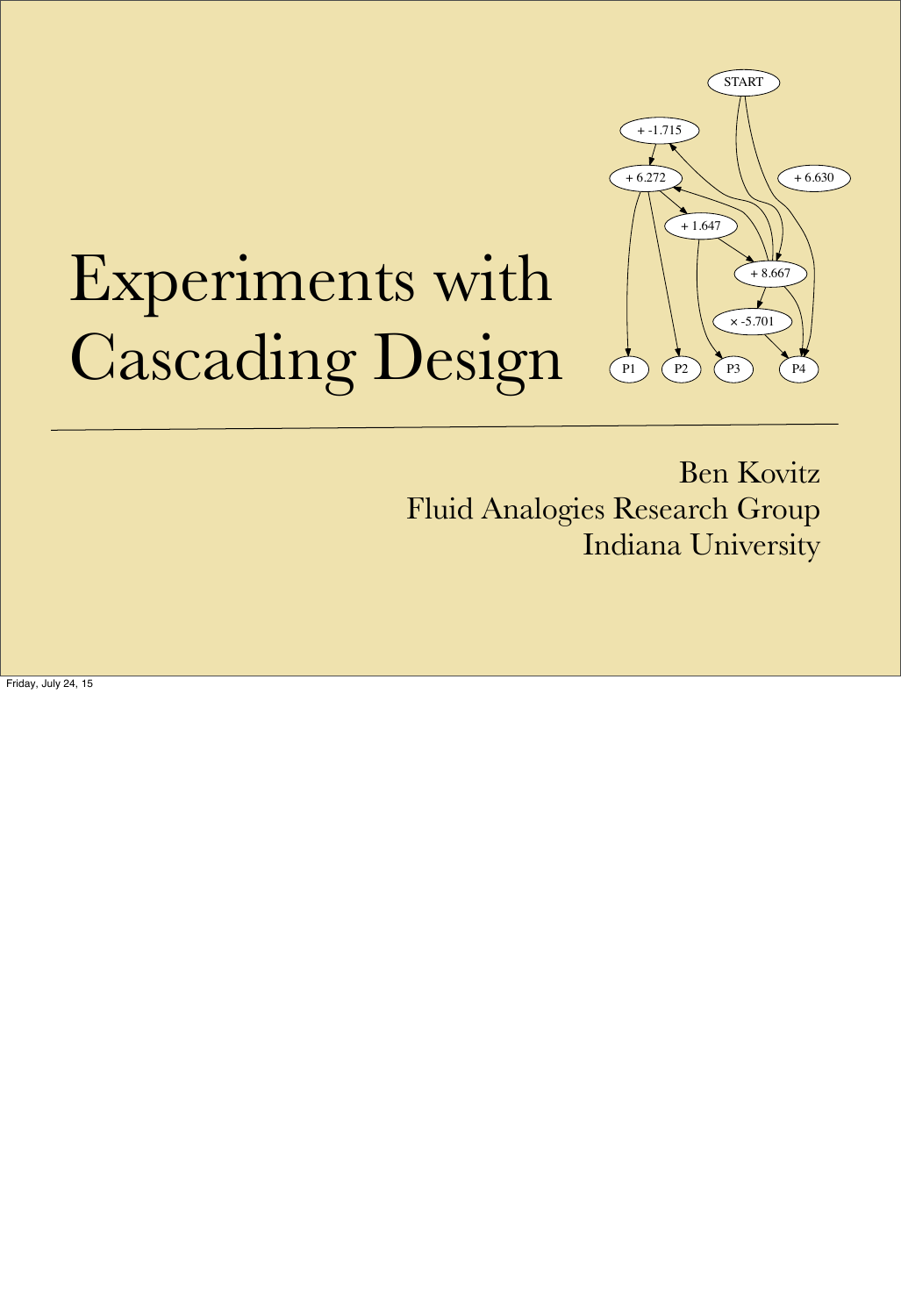An old creationist argument:

The more refined the design, the harder to improve. Therefore evolution should slow down as complexity and refinement increase.

"Ripple" in engineering:

Whenever you change one part of a design, you must change other parts to maintain integrity. The more complex the design, the more ripple.

So, in an evolutionary algorithm, improvement usually requires multiple, simultaneous beneficial mutations.



Friday, July 24, 15

Everyone in software engineering "knows" that it becomes progressively more expensive to add features to a software system as the system grows and matures with real use.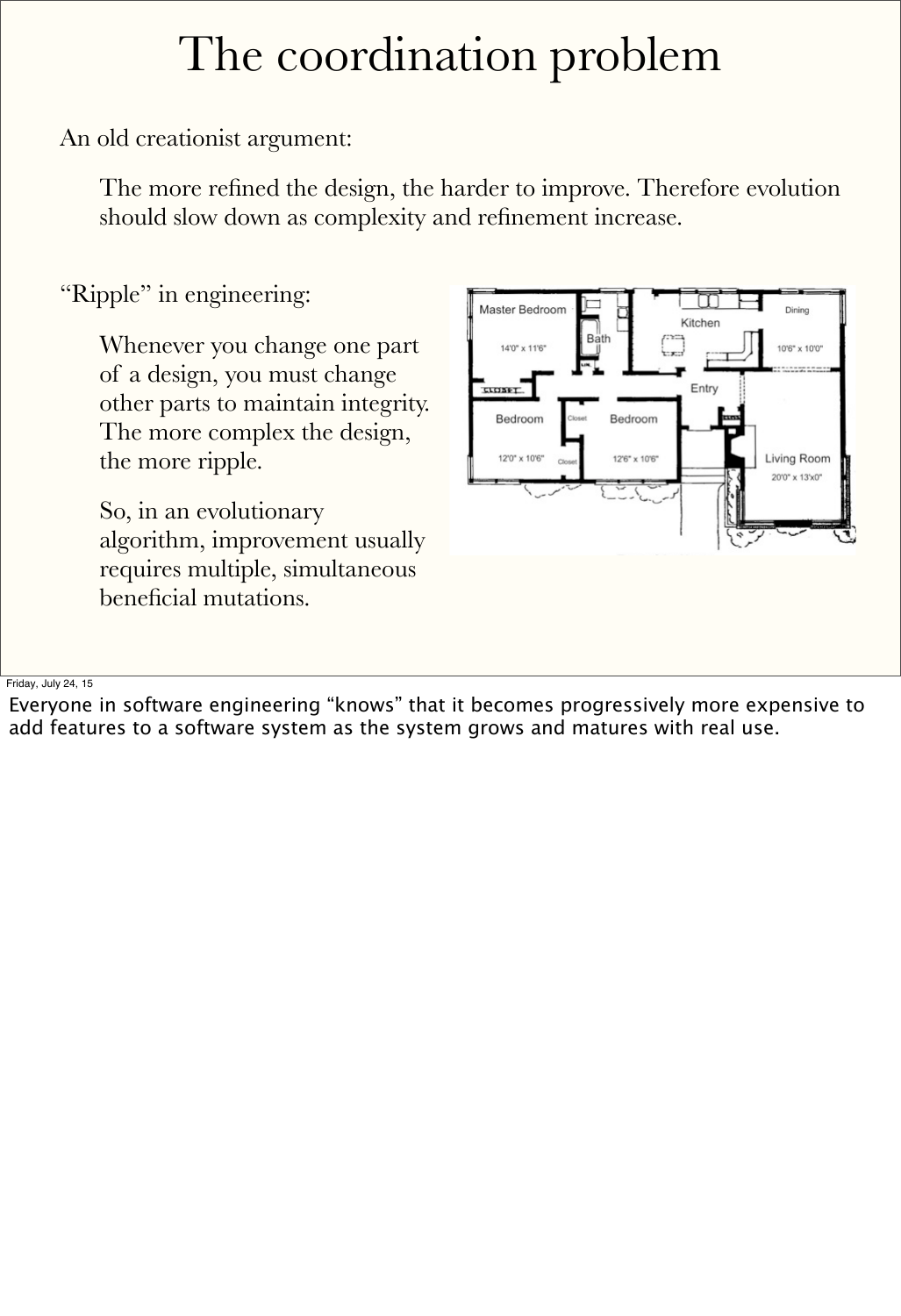The requirement for coordination creates "holey landscapes".

Most small changes are lethal.

> Gavrilets, Sergey. "Models of speciation: what have we learned in 40 years?" *Evolution* 57.10 (2003): 2197-2215.

Only big changes are good.

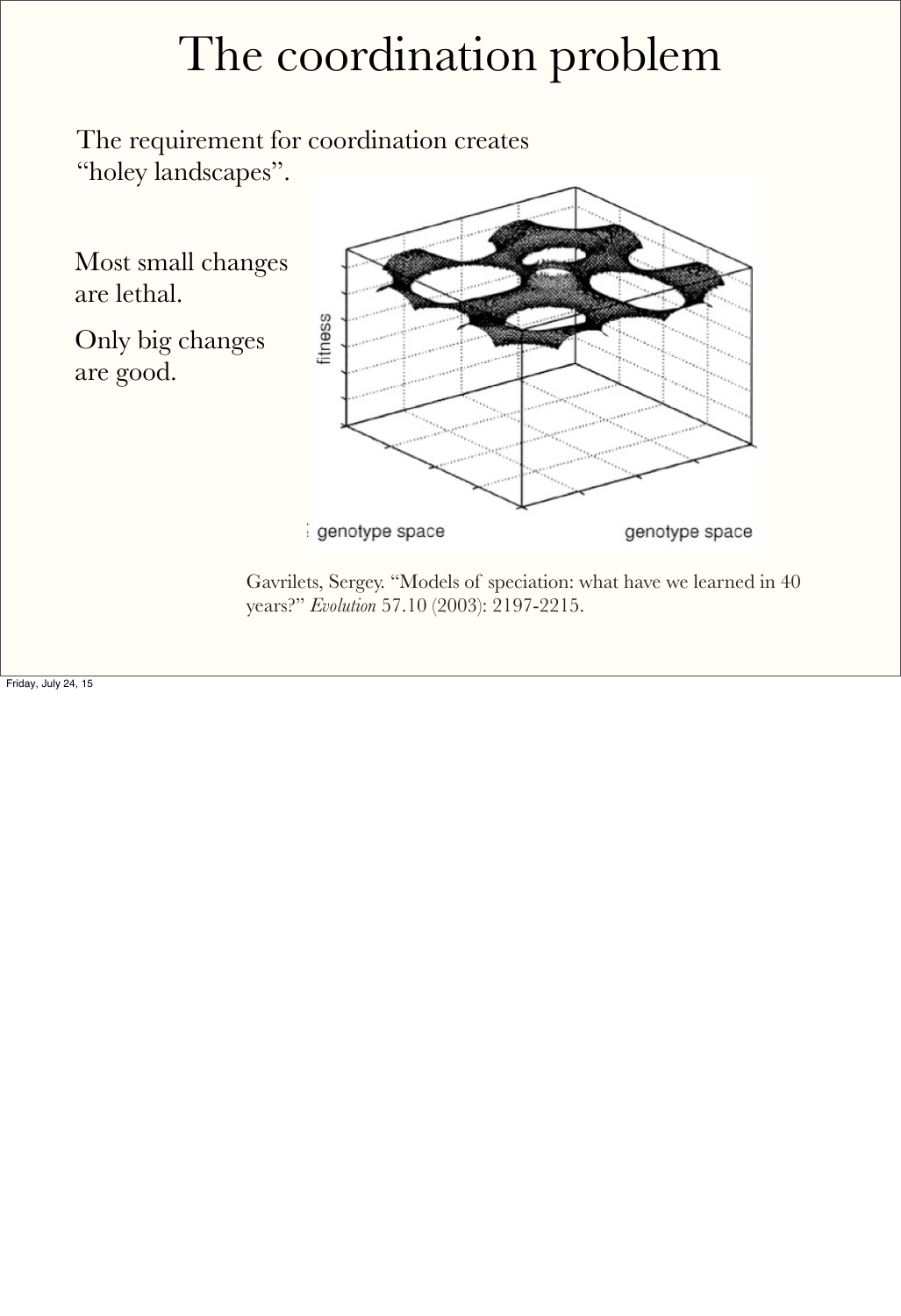

Benton, M. J. (1998). The quality of the fossil record of the vertebrates. *The adequacy of the fossil record.* Wiley, Chichester, UK, 269–303.

Friday, July 24, 15

The fossil record suggests that natural evolution has found a solution to the coordination problem.

Time axis goes up. K-T boundary: 66 Mya. Permian-Triassic extinction: 252 Mya. Cambrian explosion: 542 Mya. Width of line is number of distinct families. Kingdom-Phylum-Class-Order-Family-Genus-Species. This is not conclusive, but it suggests that at least in some cases, greater complexity opens up more opportunities for radical changes. The mutation rate is basically constant—"molecular clock", Vince Sarich.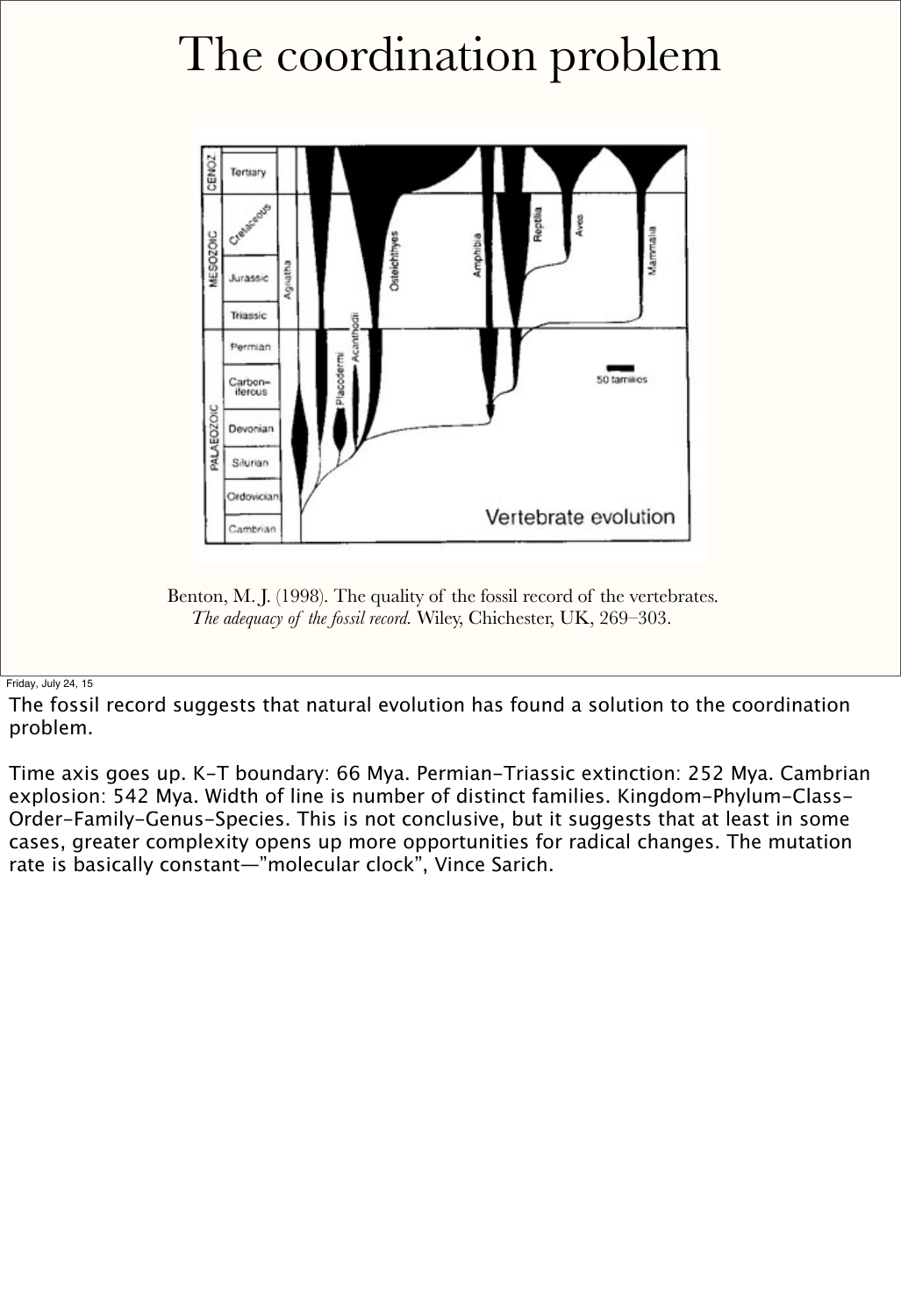

"Cuban man dubbed 'Twenty-Four' proud of his four extra digits." *The Blaze,* August 21, 2011

Friday, July 24, 15

This guy might have a clue about why.

There's a single allele on the human genome where a tiny mutation causes this. The allele does not contain all the information needed to build arteries, veins, capillaries, nerves, skin cells, bone, etc.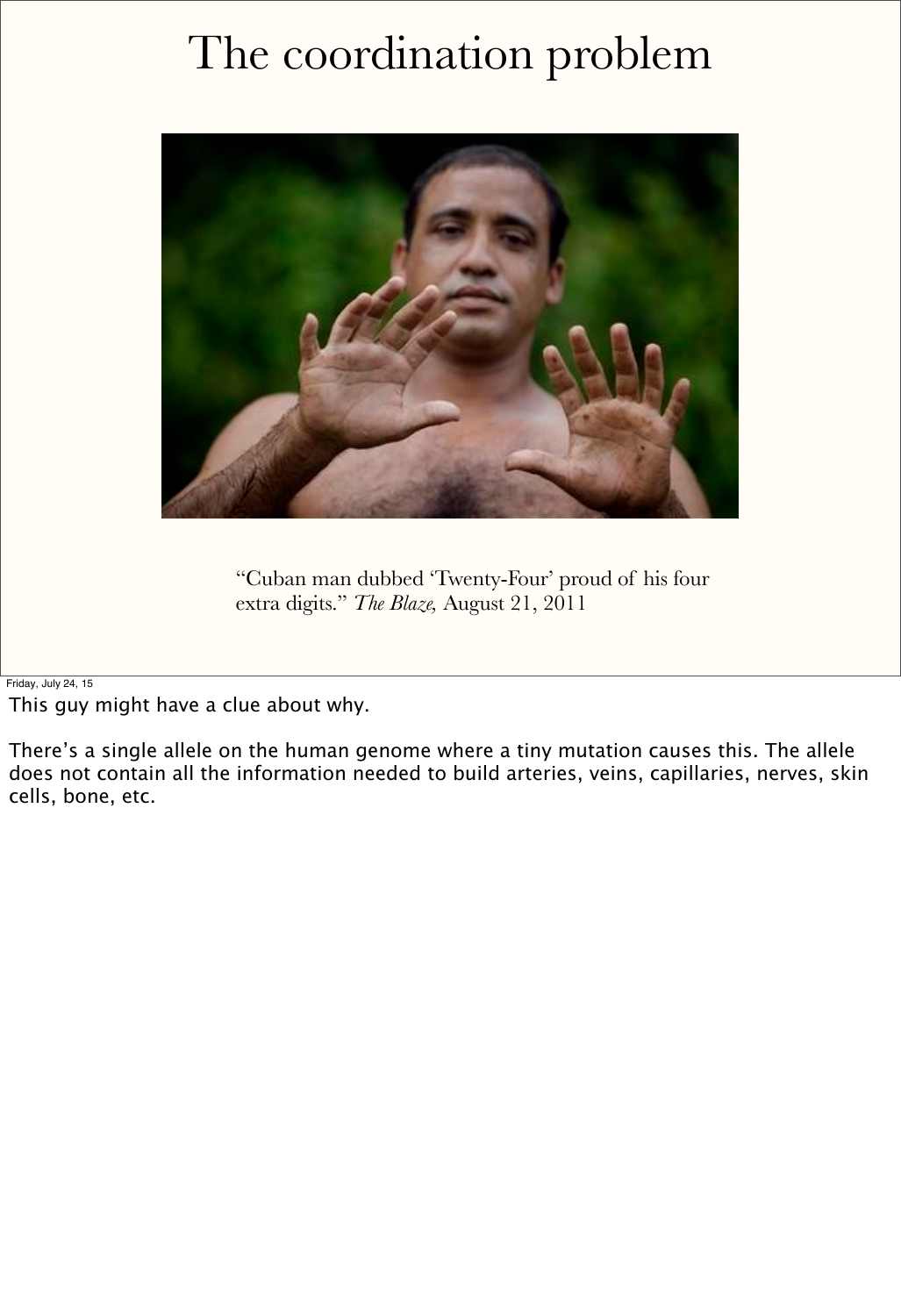## Cascading design

A **cascading design** is one in which each element does very little other than activate other elements.

Metabolic networks

Genetic regulatory networks

Object-oriented programs



#### Market economies? Minds? Internet?

Neural networks

Fibrin clotting pathway (simplified) http://chemwiki.ucdavis.edu/User:Delmar/Blood\_Clotting\_Cascades

Friday, July 24, 15

Cascading design roughly means a directed graph where the edges are some sort of simple causal influence.

Make use of things that are not you. In market economies, you try to exploit comparative advantage as much as you can, and keep your own job simple and efficient. In minds, we constantly reuse and adapt. The Internet is a more-questionable example: link rather than try to provide all information yourself. The story of Hotmail's quick launch illustrates at least that the Internet exploits cascading design's ability to evolve fast.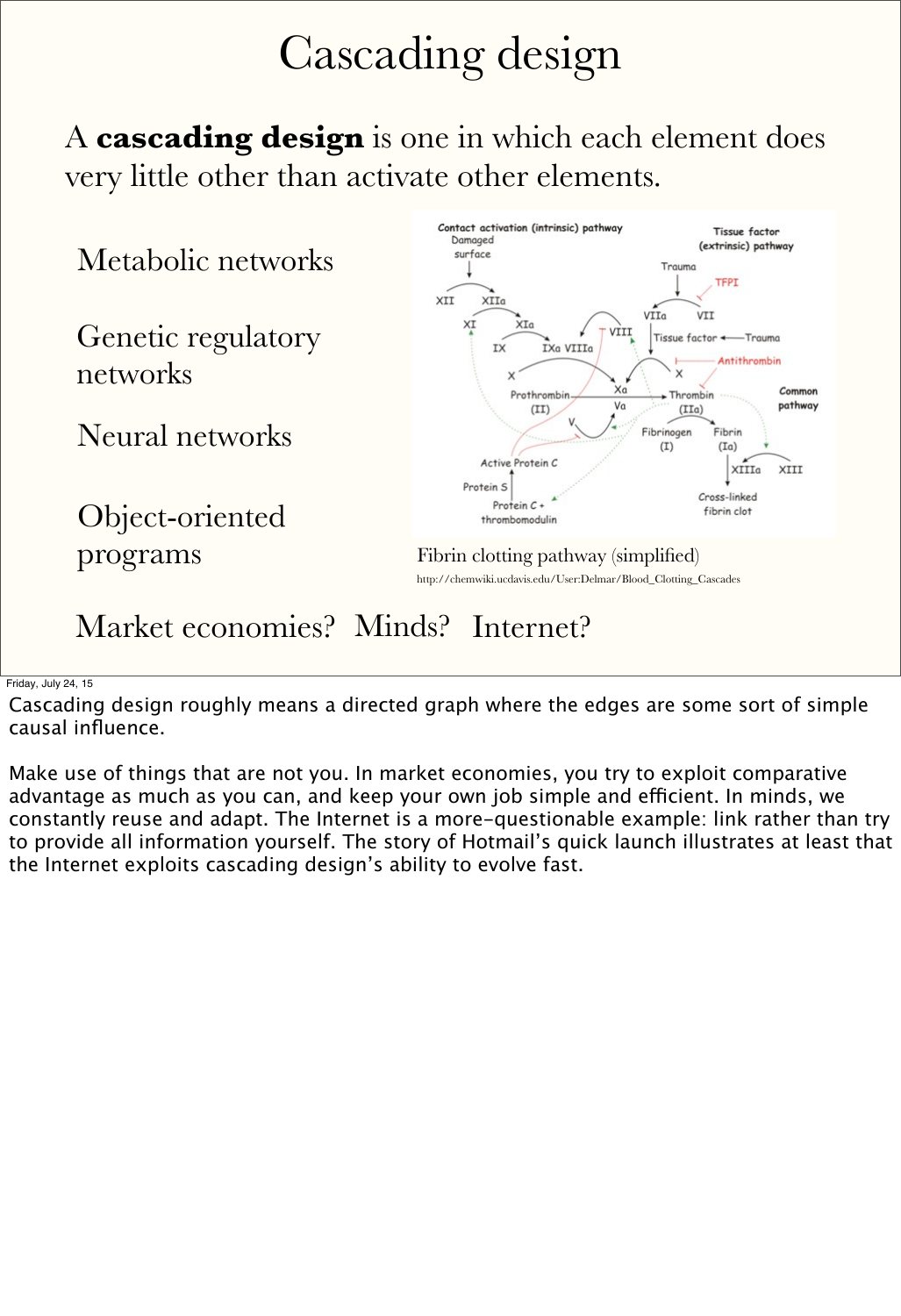#### Questions

1. Is cascading design enough to solve the coordination problem?

Without "bolting on" extras like genes to alter mutation rate.

2. Do cascading designs become progressively more evolvable?

Will a small mutation tend to produce a large, coordinated change in the phenotype?

Friday, July 24, 15

If selective pressure tends to make small mutations produce coordinated changes, then the expected value of single mutations should tend to increase.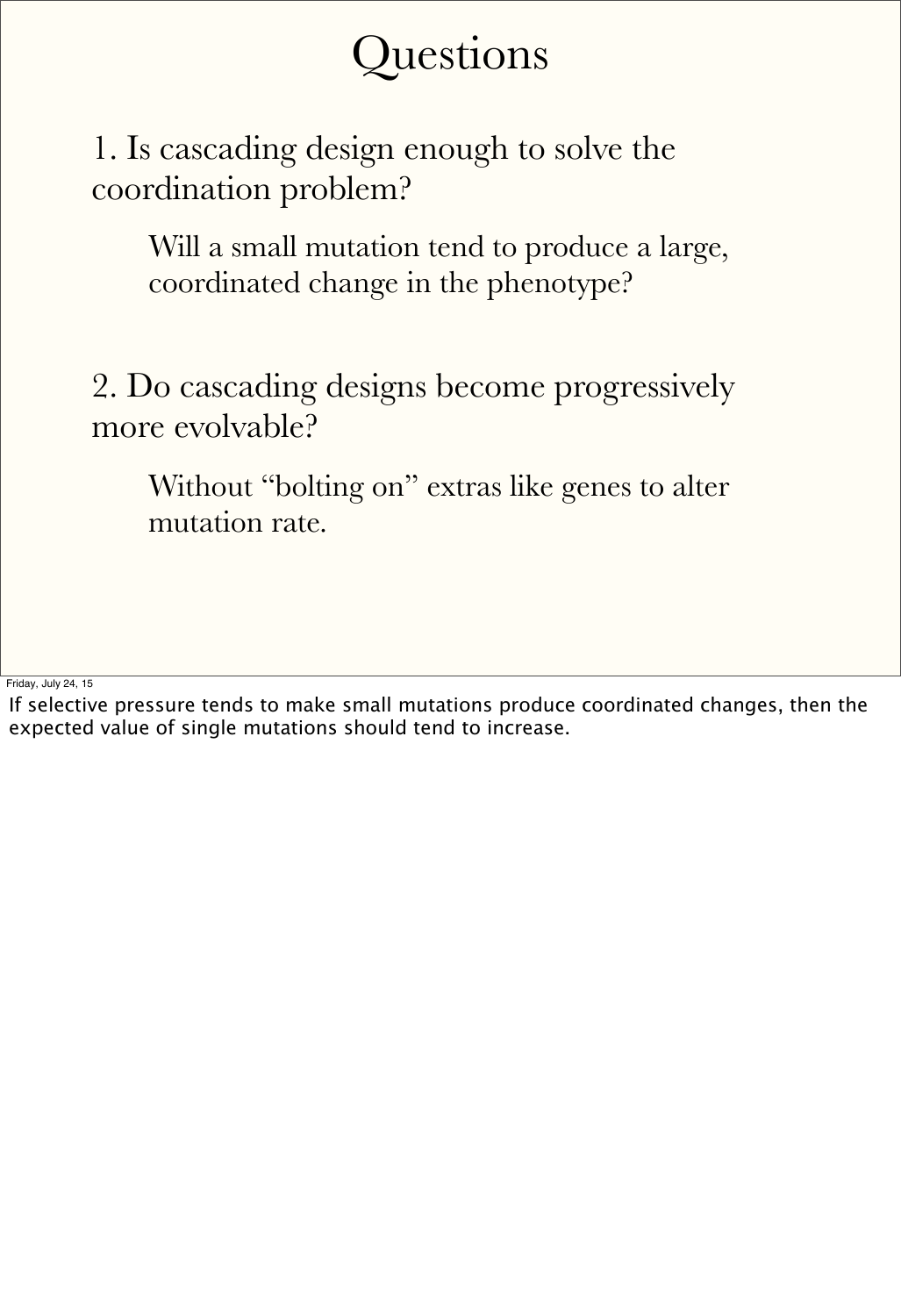## Experimental approach



Friday, July 24, 15

I've run many experiments to test this hypothesis. In the rest of this talk, I'll describe two of the more interesting ones.

Compare the simplest meaningful cascading design against direct evolution of the phenotype.

Genotype: Directed graph of arithmetic operations that feed into the phenotype vector.

Phenotype: Vector of four real numbers

Mutations that alter only a number are much more common. Number mutations are limited to a small range.

Similar to Cartesian Genetic Programming, except nodes can be introduced and deleted by mutations. Unlike CGP, this is not intended to generate practical results. This is just a way to see the effect of cascading design, in a simple model of the common denominator of many kinds of cascading design: metabolic networks, OO code, etc.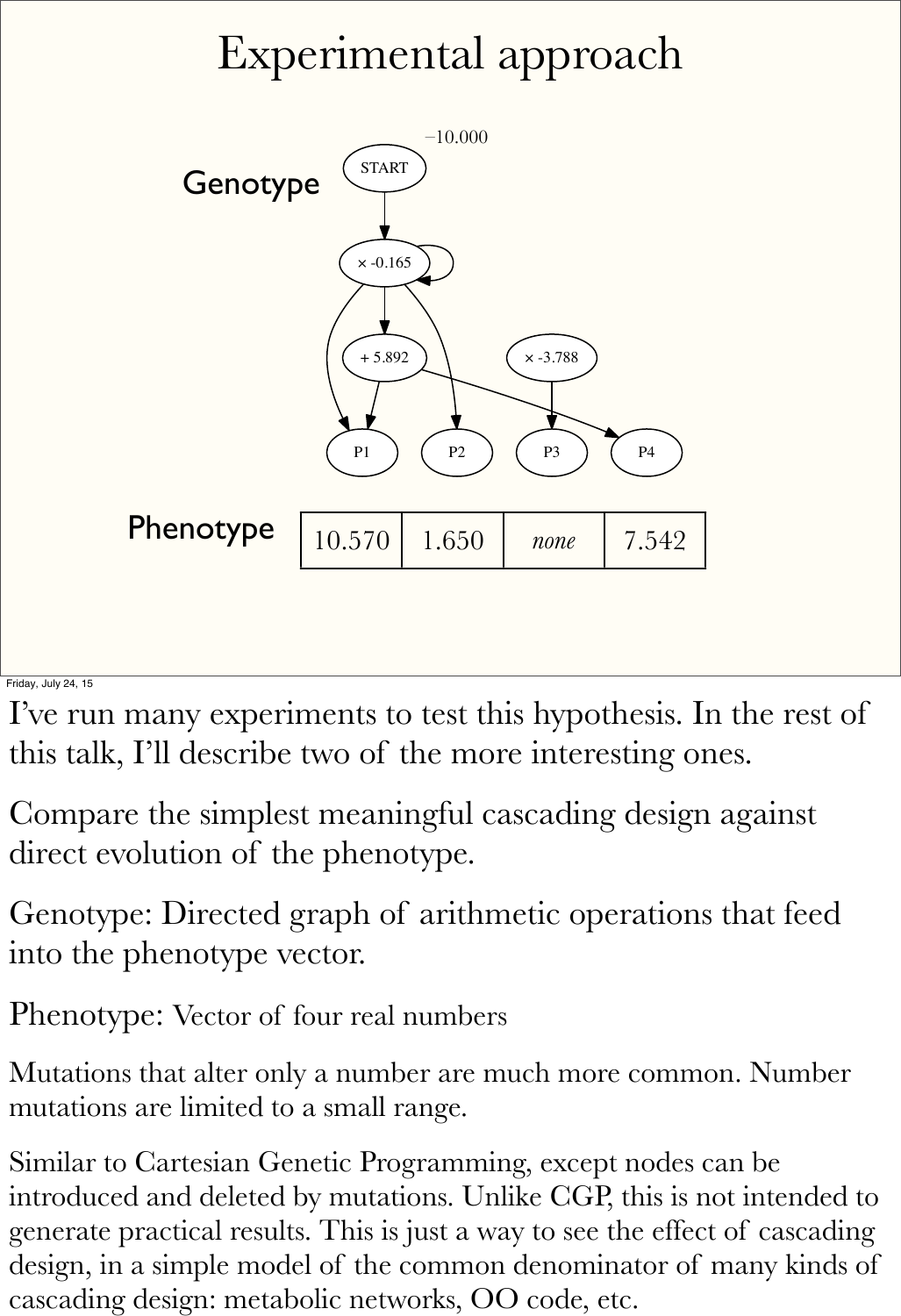#### Experimental approach

#### Fitness

Reward a mathematical relationship between phenotype elements ("coordination") as well as absolute numbers.

Randomly change constants every 20 generations ("epoch") while retaining the coordination.

| Phenotype | $10.570$ | 1.650 | none |  |
|-----------|----------|-------|------|--|
|-----------|----------|-------|------|--|

Population: 40.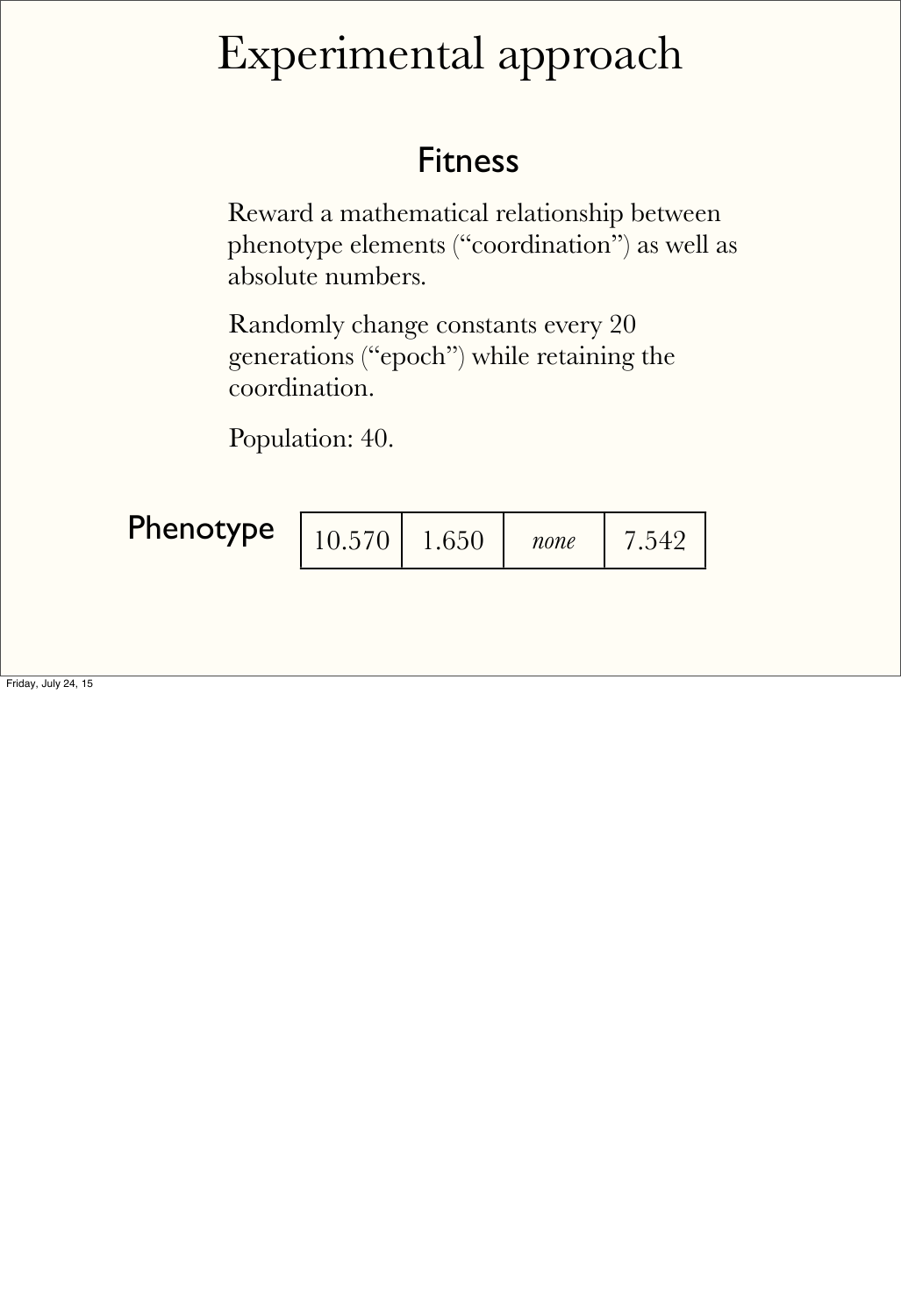#### Experiment #1: Coordination gateway Fitness function 10.570 1.650 *none* 7.542 Equal to each other (radius 0.1) Both must be  $\geq 1.0$  $\overline{0}$ --r a r Inverted-v function Equal to  $c_2$  (radius  $0.6$ ) **Gateway** After gateway

Equal to  $c_1$  (radius 0.6) Equal to  $c_2 - 2$  (radius 0.6)

Friday, July 24, 15

Cartoon example: It helps if both your legs are the same length. If the environment rewards longer legs than you have now, but legs of unequal length are catastrophically bad, it helps a lot if a single mutation can lengthen both legs by a little bit. Then you have a fitness gradient that you can hill-climb. If each leg is lengthened by a separate mutation, you need two simultaneous mutations to advance in fitness.

The inverted-v function provides a steep hill to climb within the radius, and no gradient at all outside the radius.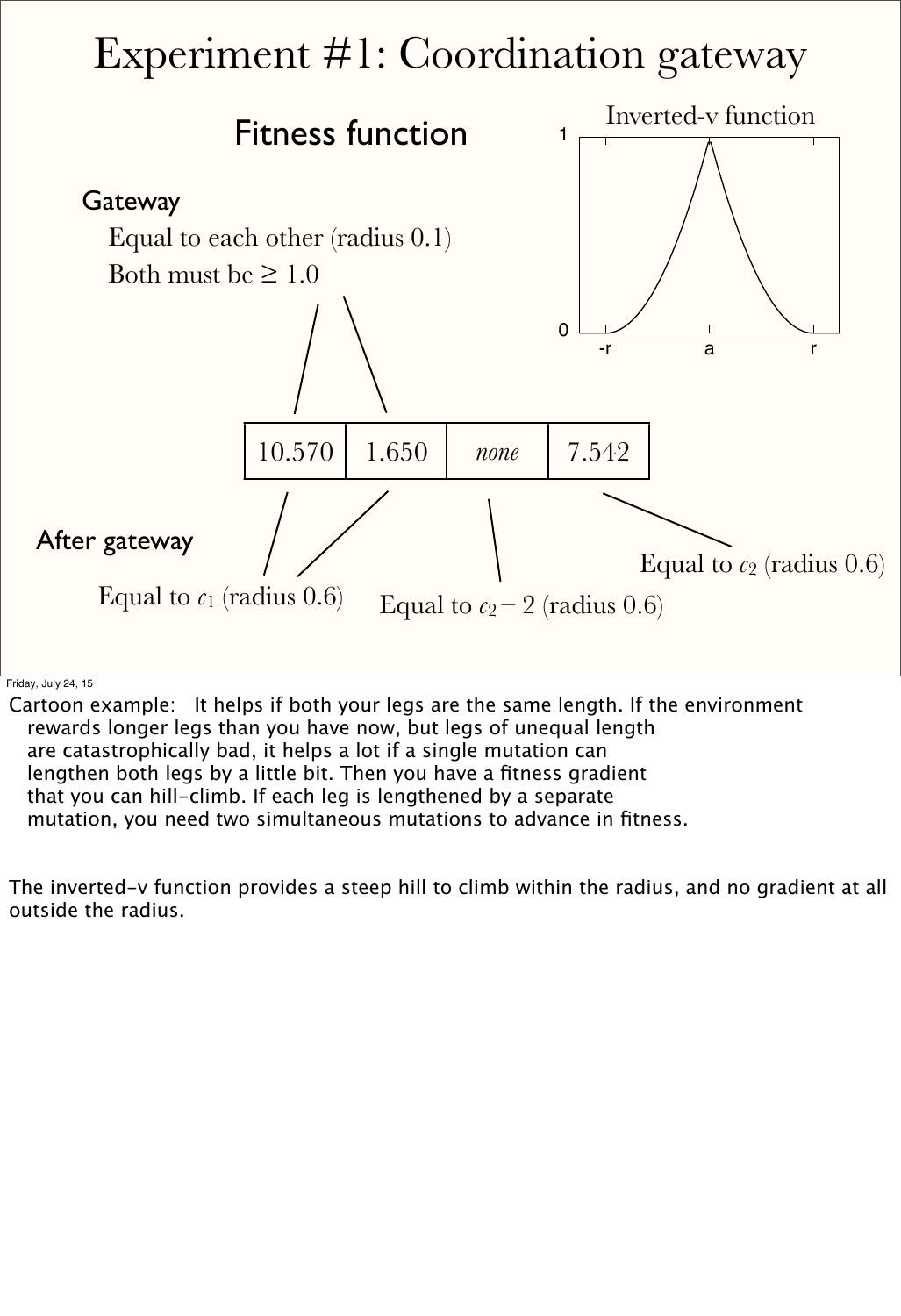#### Experiment #1: Coordination gateway



Friday, July 24, 15

This is pretty typical. Most mutations don't alter P1 or P2. Most mutations that do alter P1 and P2 leave them equal.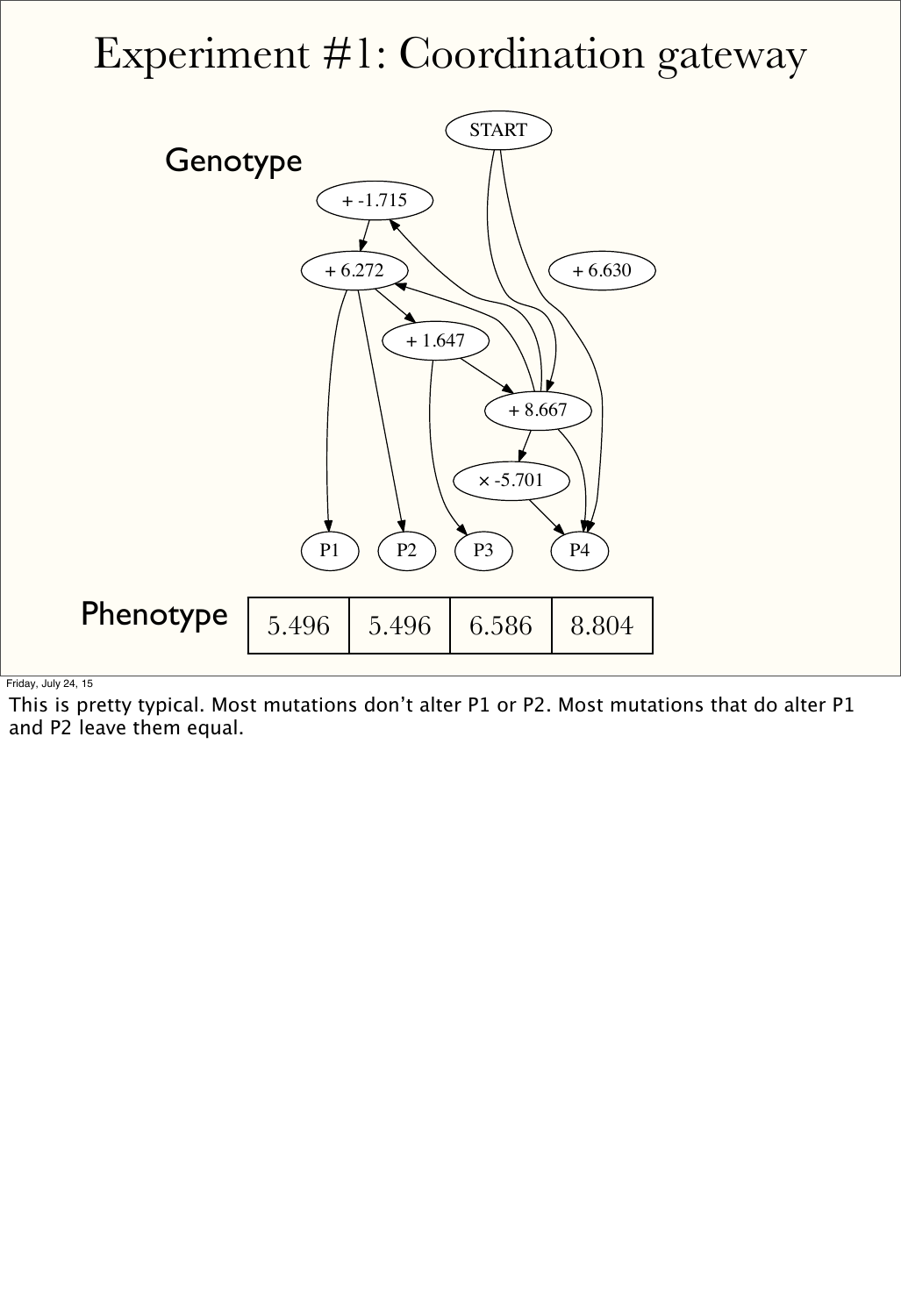#### Experiment #1: Coordination gateway

![](_page_11_Figure_1.jpeg)

Friday, July 24, 15

a common feature of many graphs that evolved in both experiments: genotype nodes occur in chains or well-connected communities that provide many mutation targets, each of which varies the same "global" parameter of the phenotype nodes of direct

relevance to the fitness function. Thus, the probability is very high that any mutation will preserve coordinations that have proven crucial in previous evolution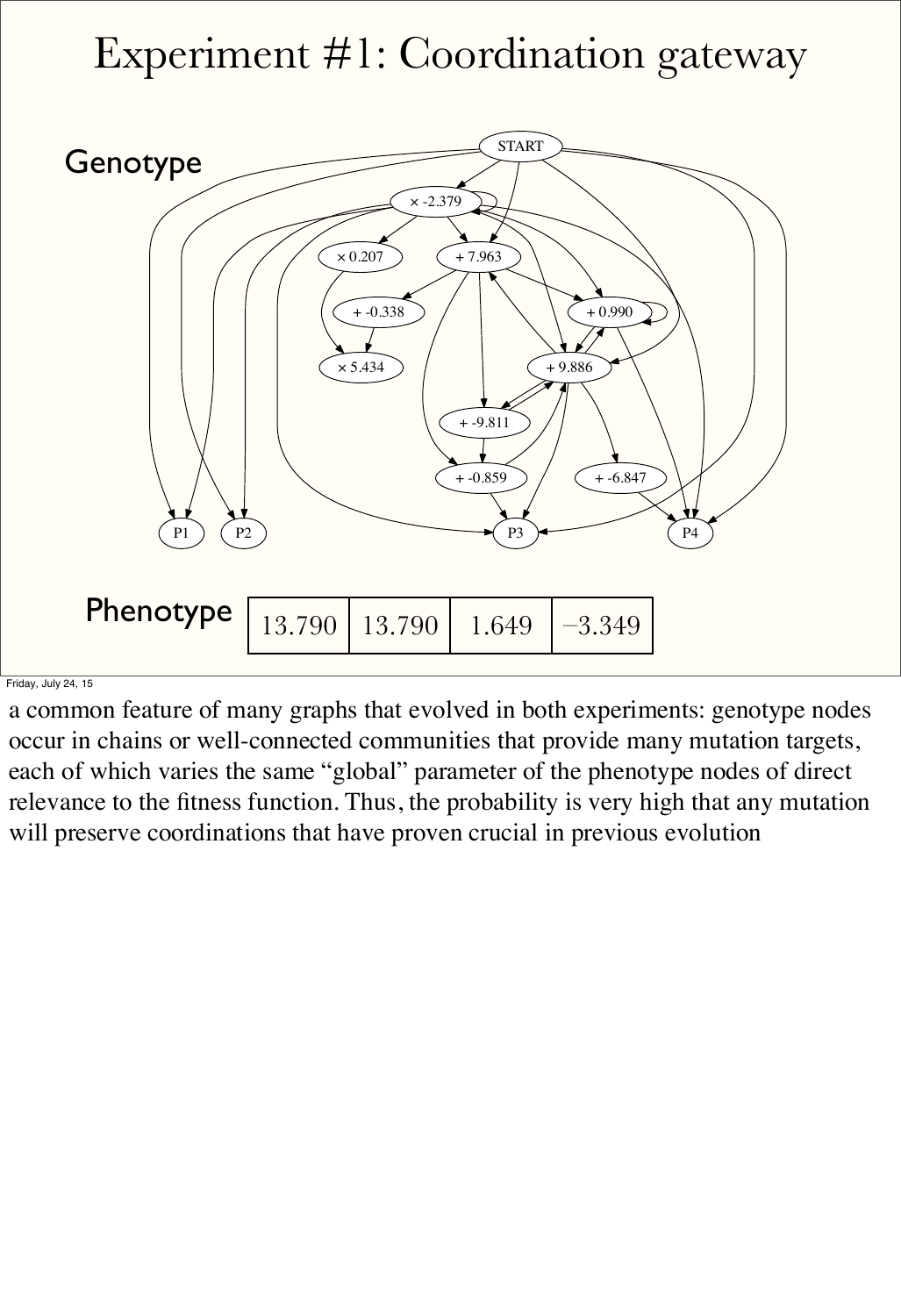#### Experiment #1: Coordination gateway

![](_page_12_Figure_1.jpeg)

Friday, July 24, 15

Direct evolution did improve over the first few epochs. The reason is, usually the best phenotypes at the end of an epoch at least have approximately equal P1 and P2. But they find it hard to evolve much beyond that, since P1 and P2 must stay equal in order to gain benefits from the rest of the fitness function.

Cascading design: expected value of a mutation much lower, but max much higher. Most mutations are catastrophic, but a few are excellent, and that's all that matters.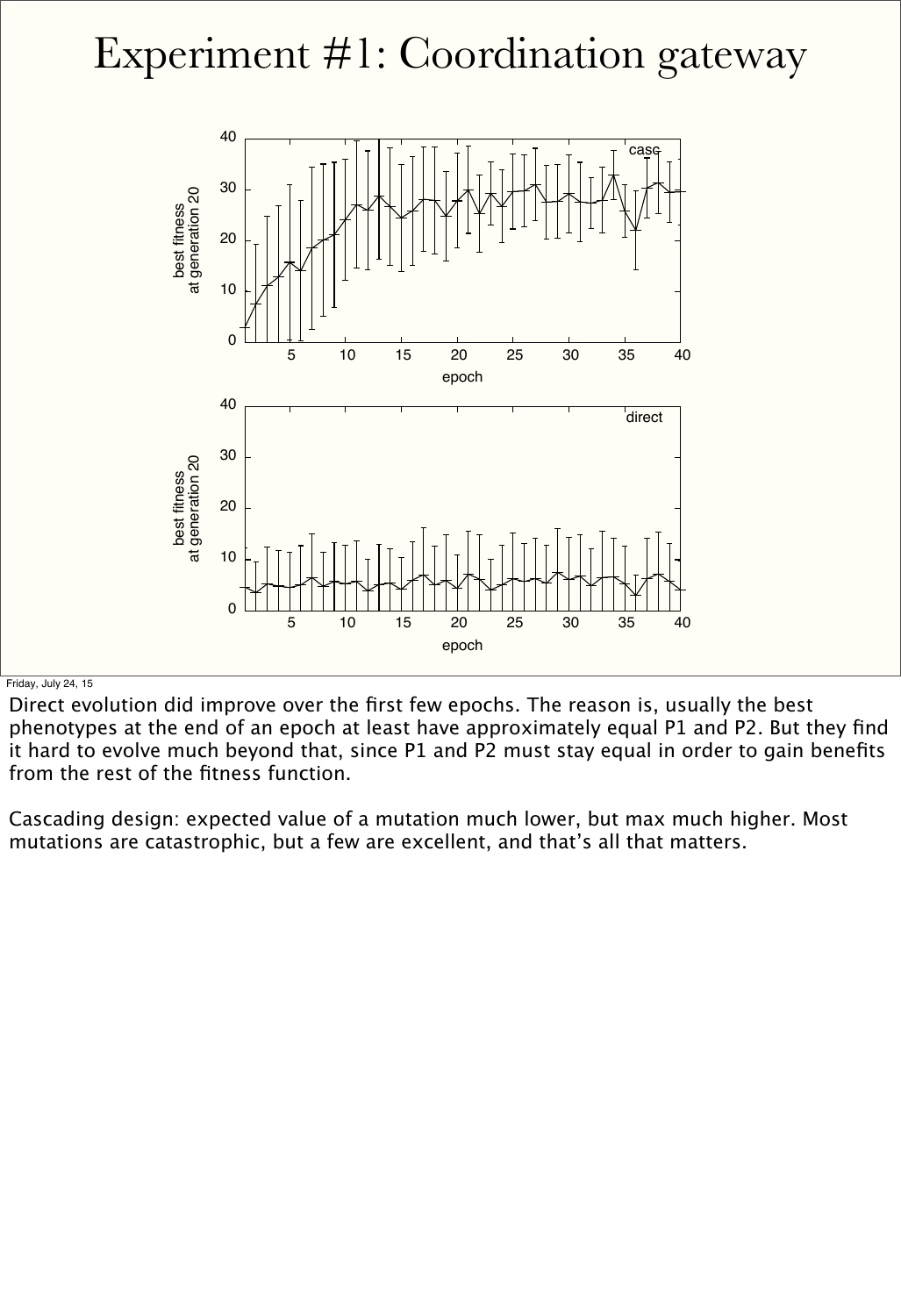#### Experiment #2: Invariant Ratio

![](_page_13_Figure_1.jpeg)

Friday, July 24, 15

Pick a new random number  $-10.0 < c < 10.0$  every epoch.

Ratio of 2 between consecutive phenotype elements stays constant. One random constant per epoch.

Note that the ratio is not itself rewarded. Only closeness to the absolute quantity is rewarded. 1 pt for each equality.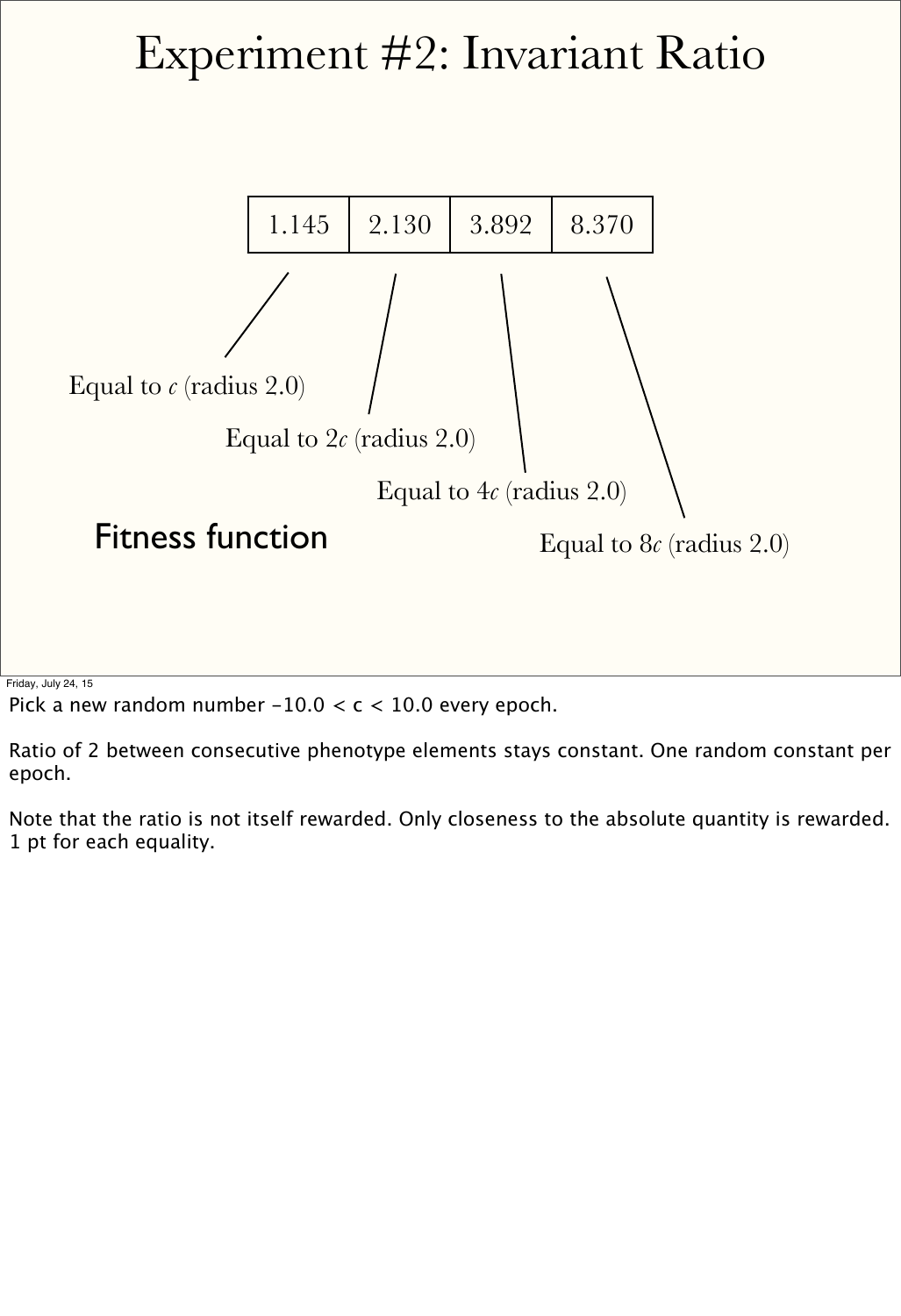#### Experiment #2: Invariant Ratio

![](_page_14_Figure_1.jpeg)

| Phenotype   1.145   2.130   3.892   8.370 |  |  |  |  |  |
|-------------------------------------------|--|--|--|--|--|
|-------------------------------------------|--|--|--|--|--|

Friday, July 24, 15

The "rat's nest" among the active nodes embodies the 2.0 constant ratio: change one number, and the ratio stays the same.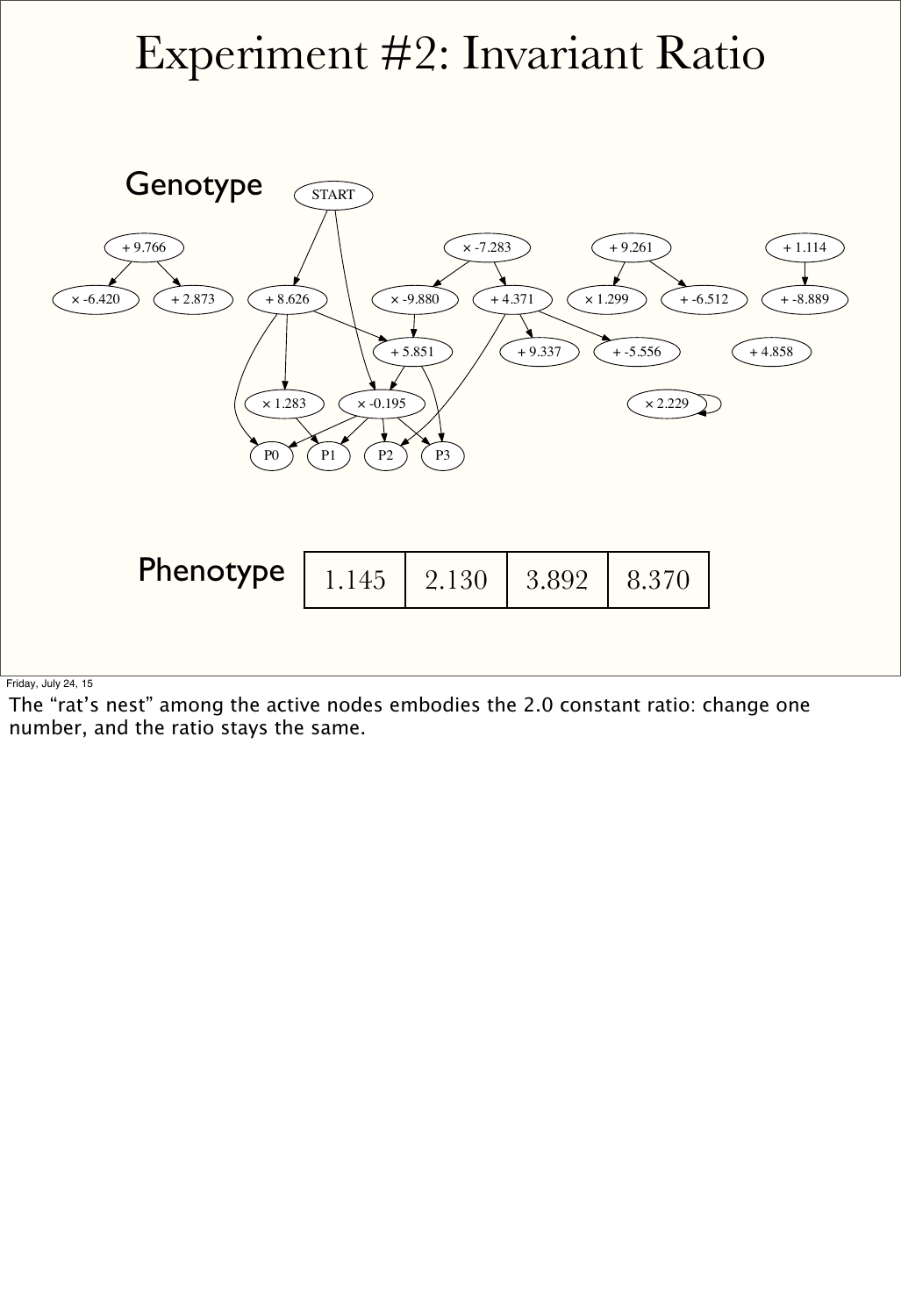#### Experiment #2: Invariant ratio

![](_page_15_Figure_1.jpeg)

#### Friday, July 24, 15

Direct evolution can usually get 2 of the nodes close to their target values, but no more.

Cascading design usually got 3 nodes about right, but seldom got all 4. The ratio as represented in the genome was usually a little off from 2.0, so single mutations would often gain at one node while losing at another. So, this fitness function still traps cascading design at local optima.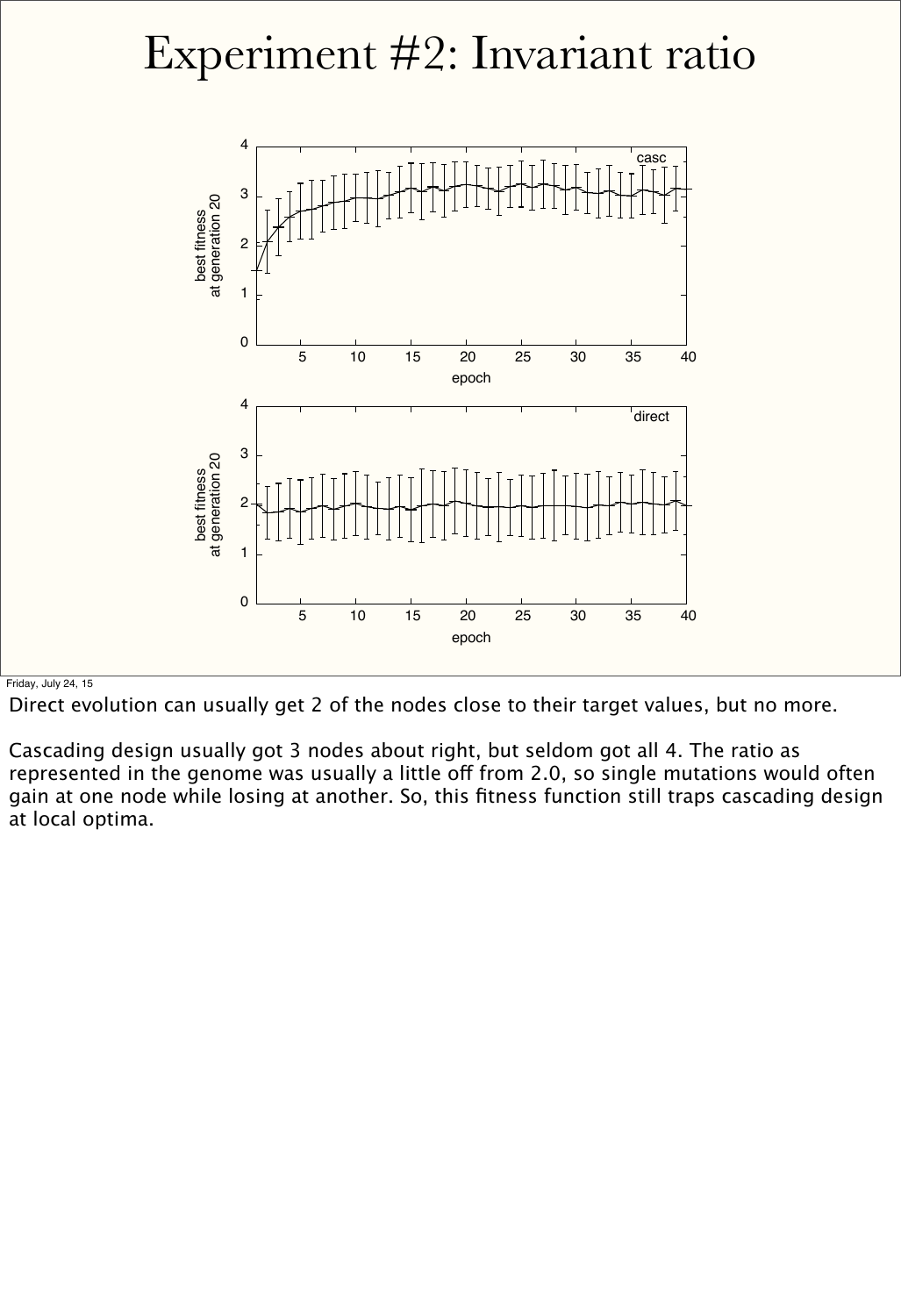#### Conclusions

If…

phenotype is produced by "cascading" genome

*and* fitness functions reward coordination

then…

selective pressure (selecting phenotypes by fitness) exerts indirect pressure to increase evolvability (of genotype).

*and* genome can model the coordination

#### **Locality is bad! Epistasis is good!**

*Hypothesis:* "Hillifying" the fitness landscape.

Friday, July 24, 15

Selective pressure on structure of genotype "hillifies" the fitness landscape as seen by the mutations that only afect numbers.